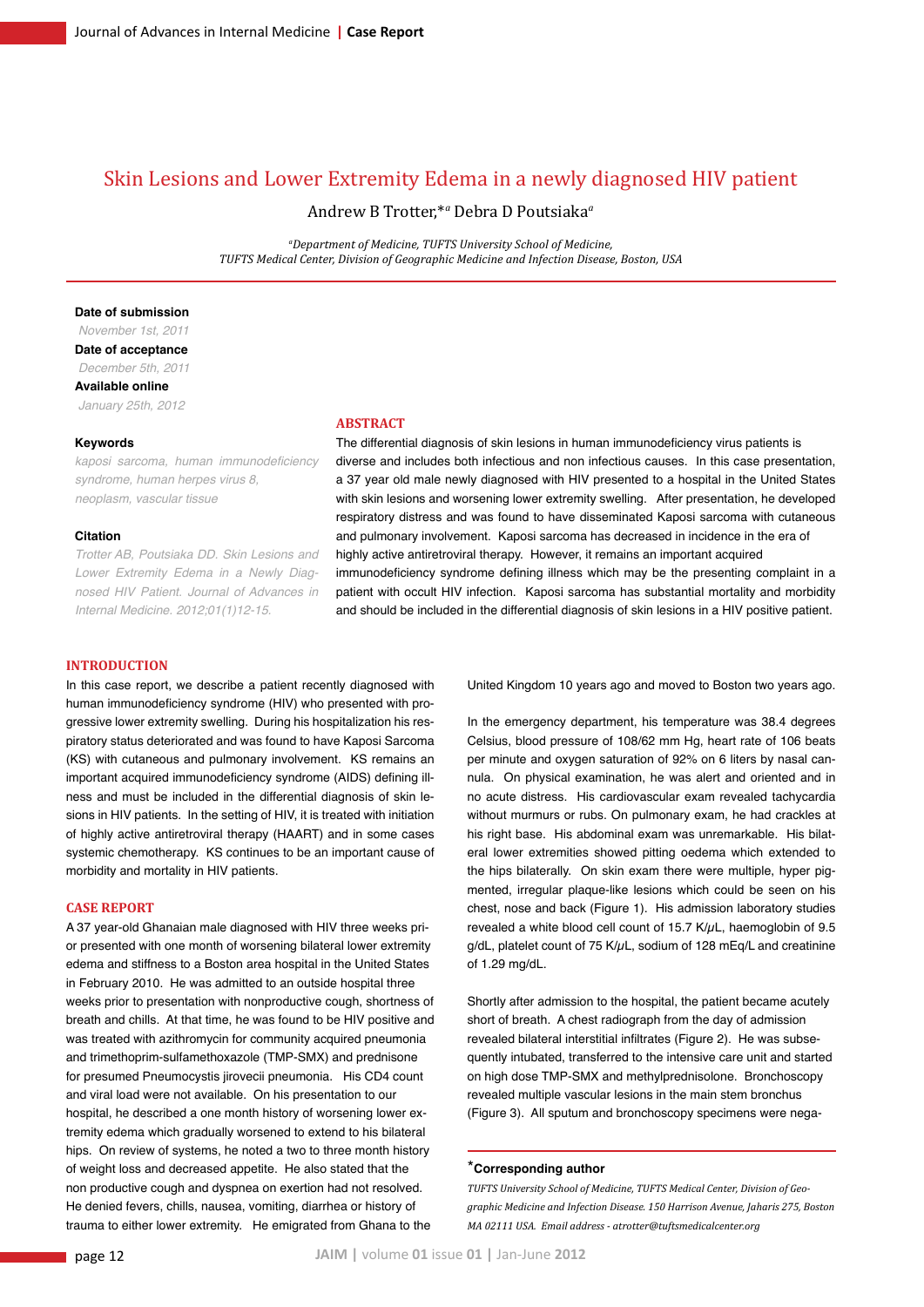tive for Pneumocystis jirovicii cysts. Skin biopsy was diagnostic of Kaposi sarcoma (Figure 4). His CD4 count was 193 with a viral load of 141,992 copies/mL. He was started on HAART and liposomal doxorubicin. His course was complicated by immune

reconstitution inflammatory syndrome, cytomegalovirus viremia and ventilator associated pneumonia and after a prolonged course in the intensive care unit, the patient died.

## **Discussion**

Moritz Kaposi was the first to describe what is now known at Kaposi sarcoma (KS) as a multicentric cutaneous disease in five elderly patients in 1872.<sup>1</sup> In the 1940s, a similar vascular neoplasm was described in Africa, but appeared to have a more aggressive clinical course. With the introduction of organ transplantation in the 1970s, KS was again seen but in this case was a complication of iatrogenic immunosuppression. Finally, in the early 1980s, reports of clusters of KS and Pneumocystis jirovecii pneumonia in New York City and Los Angeles heralded the first clusters of HIV infection in the United States.<sup>2</sup>

Kaposi sarcoma is a multifocal, systemic neoplasm of endothelial origin which is thought to be caused by human herpesvirus-8 (HHV-8) classic KS, endemic African KS, KS associated with immunosuppressive therapy and AIDSrelated KS.3



infection. There are four clinical variants of KS: **Figure 1. Multiple hyperpigmented plaque-like skin lesions noted on physical examination of the chest of the patient on admission to the hospital**

Classic KS typically occurs in older men, usually of Mediterranean or Jewish origin, who present with local skin lesions. Lesions usually develop first on the lower extremities as unilateral or bilateral bluish-red macules which progress in size into plaques and may become nodular and ulcerate. In general, progression is slow and can occur over decades.<sup>3</sup> Systemic involvement usually occurs only after several years of progression and is rarely symptomatic.4 Endemic African KS differs from the classic form in that there is a subset of patients who demonstrate an invasive and rapidly progressive lymphadenopathic variant. In some Central African countries, KS is the most common neoplasm and can account for up to 10% of malignancies in men in this region.<sup>3</sup> African KS can present as nodular, infiltrative or lymphadenopathic types. The infiltrative subtype can aggressively invade skin and soft tissue, muscle and bone.<sup>5,6</sup>

KS in patients on immunosuppressive medications is thought to be a complication of their effect on the host immune system. In transplant patients, recipients of kidney transplants are most commonly affected and skin involvement is more common (85% in one series) than visceral disease.<sup>7</sup> Skin lesions seen in patients on immunosuppressive medications are similar to those seen in classic and AIDS-related KS.

 AIDS-related KS is generally multifocal, rapidly progressive and occurs commonly with visceral involvement. Although it was present as an AIDS defining illness in more than 20% of European patients early in the HIV epidemic, its incidence has decreased in the era of HAART.<sup>8</sup> However, KS is still the most common AIDS



**Figure 2. Chest radiograph on admission to the hospital showed extensive diffuse bilateral interstitial infiltrates**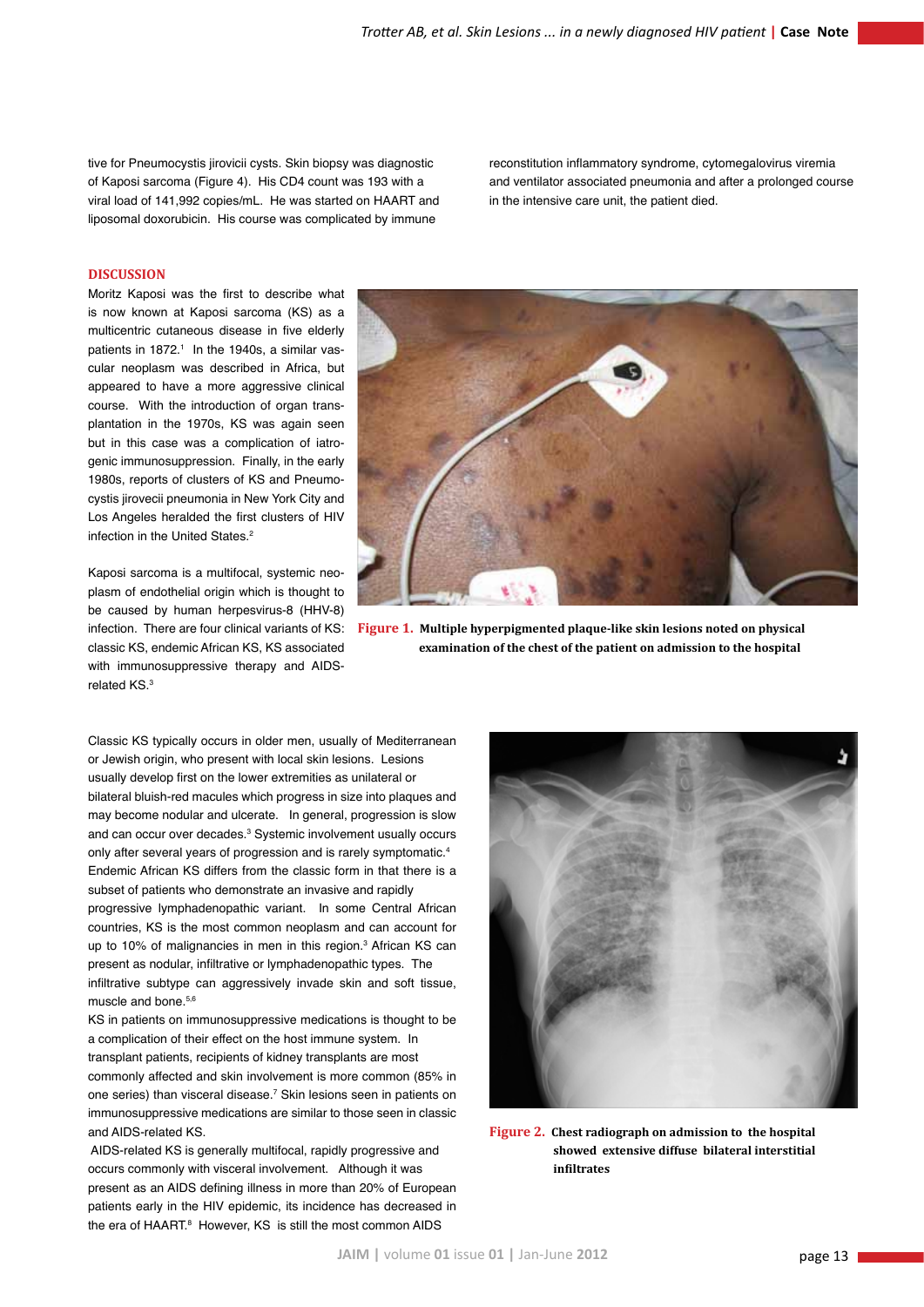related tumor seen in men who have sex with men.9 AIDS-related KS is clinically more

aggressive than classic KS. Early skin involvement consists of violaceous macular lesions that rapidly develop into plaques and nodules. They are frequently seen in the face, eyelids, ears, chest and trunk. Oral mucosal involvement is seen in 10-15% of AIDS- related KS patients. The differential diagnosis of skin lesions includes bacillary angiomatosis, pyogenic granuloma and angiosarcoma. The differential diagnosis of oropharyngeal lesions includes squamous cell

carcinoma, bacillary angiomatosis and Non-Hodgkin lymphoma.<sup>3</sup> Visceral disease most frequently involves lymph nodes, the gastrointestinal tract and lungs. Gastrointestinal involvement can be complicated by bleeding and illeus<sup>10</sup> while

pulmonary involvement can be complicated by bronchospasm, cough and respiratory compromise.<sup>11</sup>

Treatment options for KS depend on the type and extent of involvement. Localized cutaneous

disease of any clinical subtype can be treated with surgical excision, liquid nitrogen, laser therapy, or topical 9-cis retinoic acid. Radiation therapy is used when local topical therapy is difficult.<sup>3</sup> Progressive cutaneous disease or visceral disease often requires systemic therapy.

Common chemotherapeutic agents used include doxorubicin, daunorubicin or paclitaxel. In the cases of KS in patients receiving immunosuppressive medication and AIDS-related KS, it is thought that suppression of the immune system is a key factor in the pathogenesis of KS. Therefore, reducing immunosuppression is a cornerstone of therapy.7 Similarly, in AIDS-related KS, HAART is key to therapy since its goal is immune reconstitution. However, in AIDS patients who have extensive disease, HAART alone may not be adequate to treat KS and chemotherapy may also be required.3

The majority of studies describing outcomes of AIDS-related KS are from early in the HIV epidemic when HAART was not available. One such study described 212 patients with AIDS-related KS in New York City initially diagnosed between 1979 and 1983 who were followed prospectively. After five years of follow up, 174/212 (82%) had died. Of these, 84% were thought to have died from an opportunistic infection (OI) while the remaining 16% were thought to have died as a direct complication of visceral involvement of KS (78% had pulmonary involvement). Variables found to be independently predictive of mortality were presence or history of an OI, presence of systemic symptoms and absolute



**Figure 3. Bronchoscopy showed multiple erythematous plaque-like lesions in both main stem bronchi which were highly suggestive of pulmonary involvement of Kaposi Sarcoma**



**Figure 4. Pathologic appearance of skin biopsy specimen of skin lesions seen on the chest of the patient which demonstrate atypical vascular proliferation with red cell extravasation and lymphoplasmacytic infiltration characteristic of Kaposi sarcoma. Immunohistochemical staining for HHV-8 was positive.**